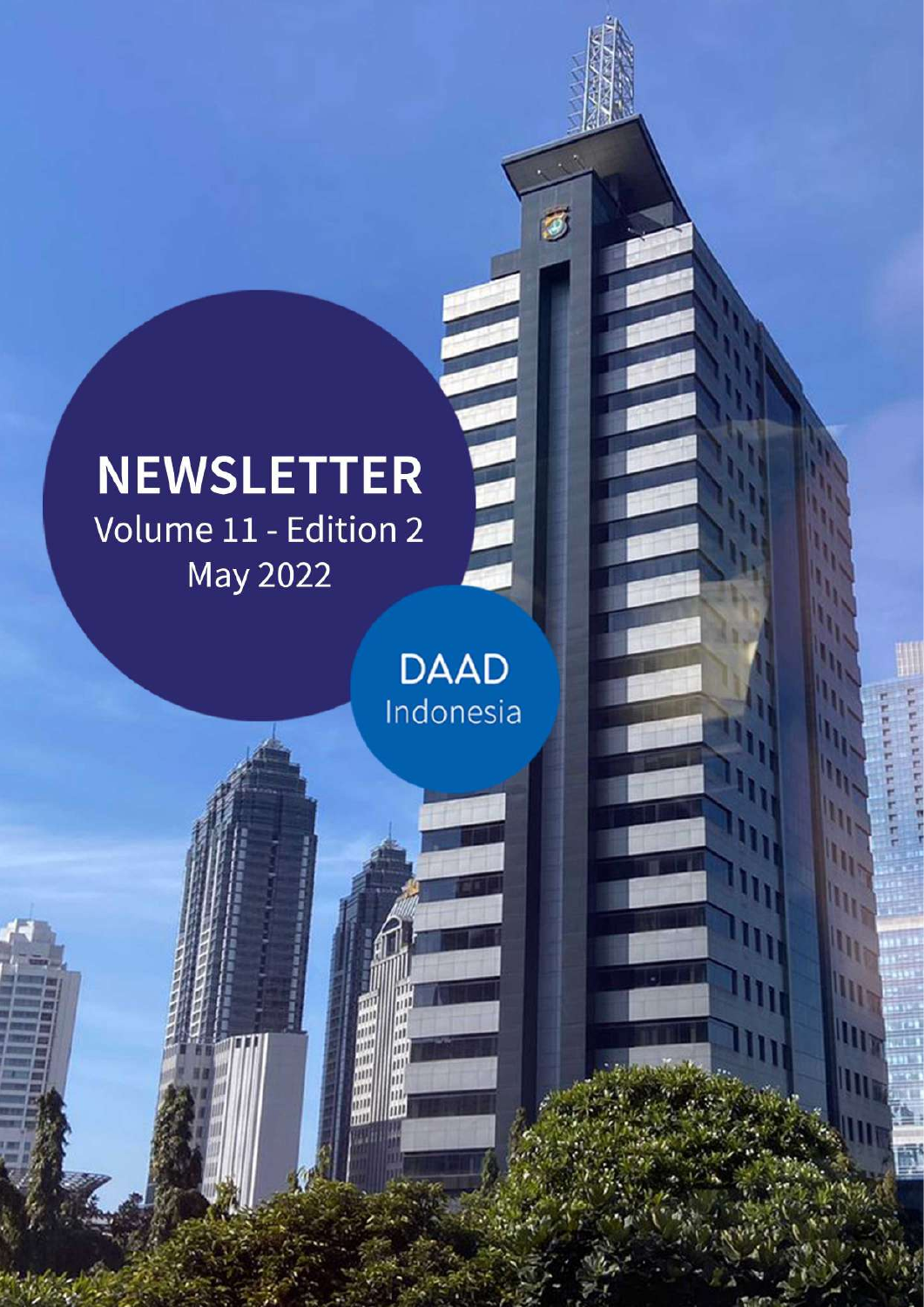

### **Vol. 11—Edition 2 , May 2022**

**July 2020**

**Page 2**

### **CONTENTS**

**Foreword** Page 2

**Get to know the new director of DAAD Regional Office Jakarta, Dr. Guido Schnieders**  Page 3

**ERICA - Empowering Polytechnic Leaders in Indonesia by Mr. Eddy Yusuf, Ph.D**  Page 5

**Advertisement by German Universities**

• **Hof University**

• **TU Berlin** Page 6

**DIES NMT - Internationalisation Policies & Strategies to Support Emancipated Learning-Educational Policy in Indonesia—by: Dr. Condro Wibowo** Page 7

**Advertisement by German Universities**

• **ESB Business School at Reutlingen University**

Page 8

**Scholarship Now Open** Page 9

**Mark your Calendar**

• **Research In Germany— Online Talk Series**

Page 9



Dear readers,

It is with great pleasure and joy that I welcome you in this foreword as the new Head of the DAAD Regional Office Jakarta. For me, it is a return to Indonesia where I have already lived and worked which I have long wished for. I am very much looking forward to working with you, the alumni, the Indonesian universities and authorities, and of course with the team of the DAAD Jakarta in the coming years.

For more than 30 years, the DAAD Regional Office Jakarta has been working to support academic cooperation between Indonesia and Germany. This academic cooperation has a long history and is flourishing. Even during the pandemic, university collaboration projects funded by DAAD continued to run by switching to online activities. The pandemic was a great learning experience with regards to digitalisation for all of us and particularly for the universities. Many digitalisation processes that would probably have taken place even without the pandemic were greatly accelerated. We all hope that the pandemic will now be overcome. Now, we have to analyse what we have learned and think about which digital processes we want to continue and further develop in order to shape our digital future.

The many Indonesian alumni who have studied in Germany are very committed and motivated to engage themselves in bilateral academic cooperation. A great example of this is the alumni who received higher education management training in the DIEStraining courses – which have been offered by DAAD for many years. These alumni are active and enthusiastic, and they're currently being supported by the DAAD in sharing their experience and knowledge in two ongoing National Multiplication Training Courses (NMT), which we report on in this newsletter.

The two NMT courses are now taking place offline again, as is a meeting of university departments for the German language scheduled to take place in Jakarta in the third week of May. In a series of online conferences, the departments for the German language have discussed aspects of curriculum development with regards to the framework set by the Kampus Merdeka strategy. This could be an example for the future – conducting workshops and work meetings online and combining them with offline kick-off or final meeting events. Such a combination of online and offline events would also save travel time and expenses as well as reduce carbon emissions.

Please also note our current calls for applications for the DAAD scholarship programmes on subject-specific Master's courses in this newsletter and help us to distribute the information to potential applicants.

I hope that this edition of our newsletter will bring you a lot of new and interesting information. Any comments and suggestions on our newsletter are, as always, welcome.

I'm really, really looking forward to cooperating with you in the coming years.

**Dr. Guido Schnieders.**

**Director of DAAD Regional Office Jakarta**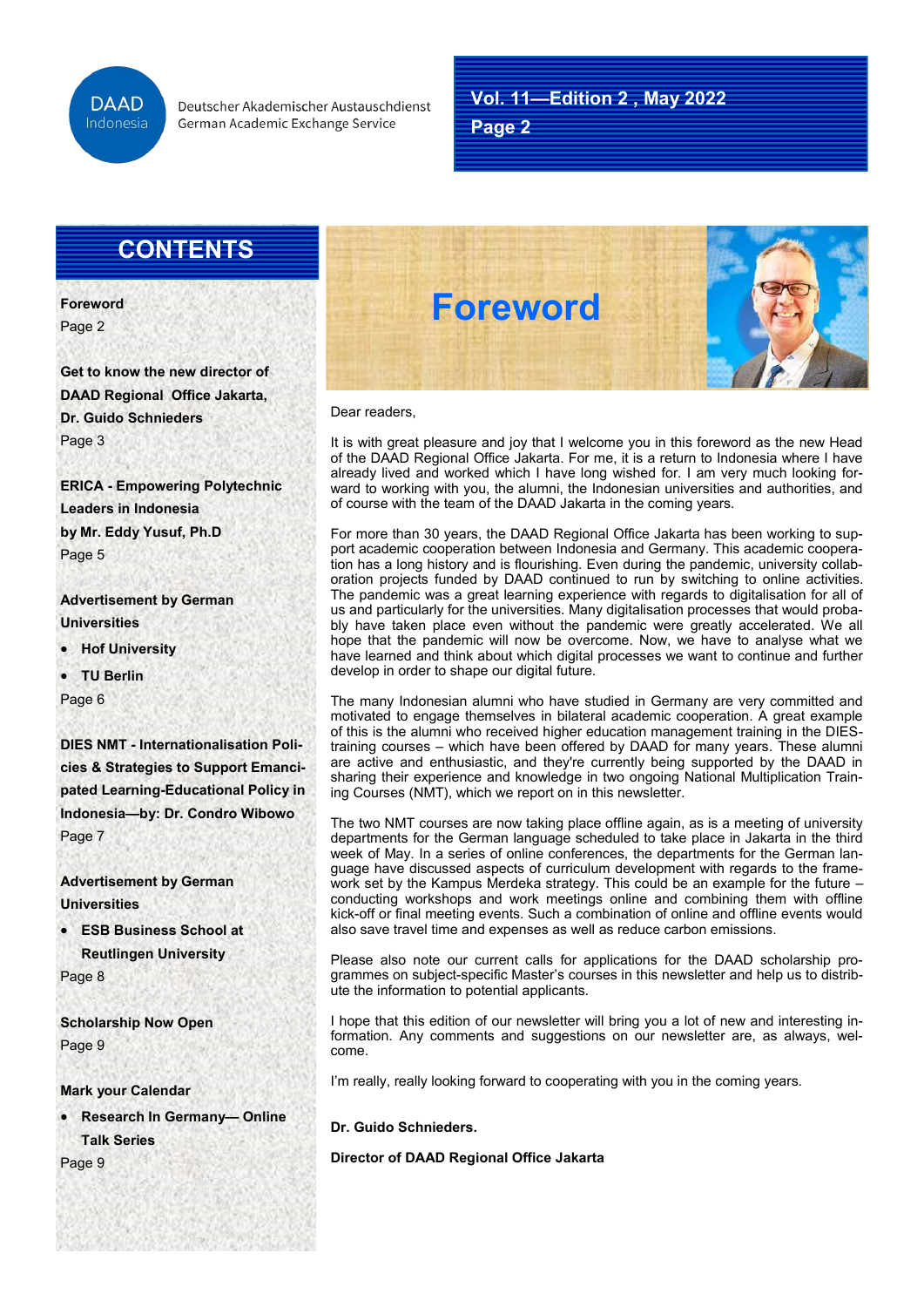

**Page 3 Vol. 11—Edition 2 , May 2022**

**July 2020**

### **Get to know the new director of DAAD Regional Office Jakarta, Dr. Guido Schnieders**



There is a saying, "From every ending comes a new beginning". In May 2022, the DAAD Regional Office Jakarta team welcomes Dr. Guido Schnieders as its new director.

Some DAAD alumni or partners might be familiar with Dr. Guido Schnieders. He served as the DAAD lecturer for German language and culture at the University of Indonesia and at the same time, supported the DAAD Regional Office from 2004 to 2010.

In this edition, we spoke with Dr. Guido Schnieders to find out more about his inspiring motivations and fond memories of Indonesia. Here's an excerpt of our interview with him.

### **What makes you want to take on the role of Director of the DAAD Regional Office in Jakarta?**

I lived in Jakarta from 2004 until 2010. During that time, I worked as a DAAD lecturer for German language and culture at the University of Indonesia while also providing support to the DAAD Regional Office. I very much enjoyed my time in Indonesia – the people are friendly, the food is delicious, the culture is interesting, and the natural beauty is amazing. That's why I always hoped that I could come back here one day.

The DAAD Regional Office maintains academic cooperation between Germany and Indonesia, Singapore, Malaysia, and Timor Leste – with a particular focus on Indonesia. These are very heterogeneous higher education markets that offer many different challenges and tasks. I am very excited to return to Indonesia and to work together with the DAAD Jakarta team in facing these challenges.

#### **What speaks to you the most about Indonesia?**

Its people. I found the friendliness of the Indonesian people to be truly remarkable. Many people I've met here can quickly adjust to new situations, and they demonstrate a lot of creativity and imagination when it comes to dealing with tough challenges in their lives. Indonesia is a country with a rich history of cultural diversity, which has helped create a unique culture as well as subcultures. I'm thrilled to be able to work with such a diverse group of talented individuals.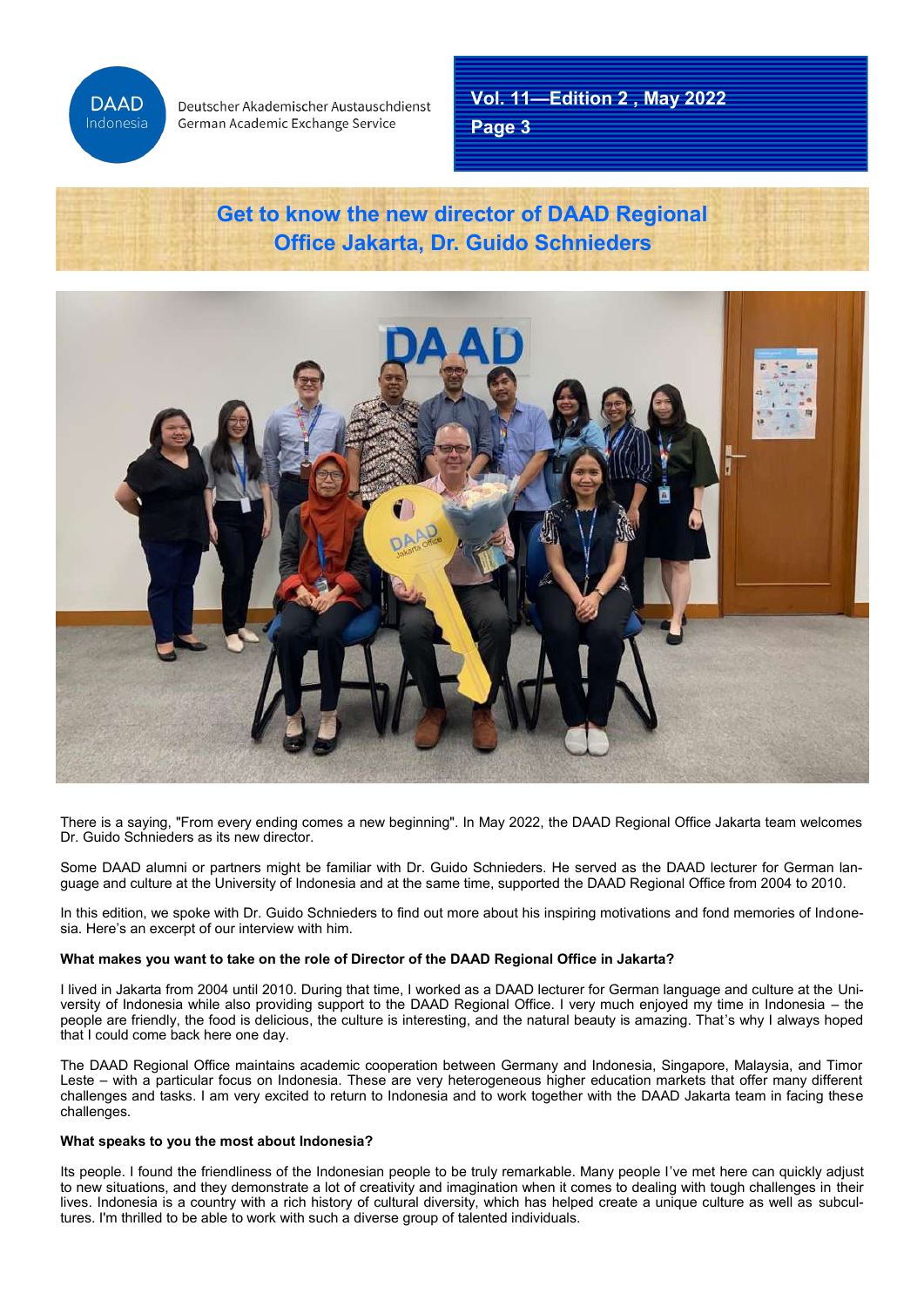**DAAD** Indonesia

Deutscher Akademischer Austauschdienst German Academic Exchange Service

**Vol. 11—Edition 2 , May 2022**

**Page 4**

### **Get to know the new director of DAAD Regional Office Jakarta, Dr. Guido Schnieders**

#### **Before the COVID-19 pandemic, you had visited Jakarta several times for work. How has the city and the country developed since 2010?**

I worked for DAAD Kuala Lumpur from 2011 until 2016 which provided me the opportunity to visit Indonesia many times together with my wife as she is from Medan. Since 2016, I have been in charge of the international higher education fairs at the DAAD headquarters in Bonn. This also allowed me to frequently travel to Indonesia.

Especially in Jakarta, I had the impression that Indonesia underwent a positive economic development since 2010. Wages increased and many people had a better life. The demand for education increased and to my observation on education fairs, families were also able to invest in education to a greater extent than before. I am afraid that this positive development might have been interrupted by the pandemic and I very much hope that COVID will be overcome soon.

#### **In your opinion, what potential does Indonesia have in terms of education and research cooperation with Germany?**

Indonesia is a country with great potential and many opportunities – especially when it comes to study and research cooperation. Academic exchanges between Indonesia and Germany have already been very intense for many years. Currently, there are 145 active cooperation programmes between German and Indonesian universities along with well-established partnerships established by the long-standing presence of DAAD. Thousands of Indonesian alumni have studied and researched in Germany and, through their great commitment, made a significant contribution to the bilateral exchange between the two nations.

The current Campus Merdeka policy of the Indonesian Ministry of Education opens up further opportunities for German-Indonesian academic cooperation. Indonesian universities are matily becoming more international and autonomous. Teaching and learning had also been modernized, with universities working more closely with the business community and becoming more practise- and labour market-oriented. Germany has extensive experience in these developments, particularly in the area of cooperation between universities and industry. I hope that there will be a closer partnership between the universities of Germany and Indonesia, for example, in the form of double degree programmes.

The fight against climate change – which is a main global issue that we are facing today – is an important field of academic cooperation between our two countries. Indonesia is particularly vulnerable to the impact of climate change. The international community needs to collaborate in researching climate change, training and educating experts on climate and environmental protection methods, finding renewable energy sources as well as reducing greenhouse gas emissions. Germany is among the leading countries in studies and research on these issues and I hope that DAAD Jakarta can support Indonesian and German universities to work together closely in these areas.

#### **In your opinion, what will be your biggest challenge as the new Director of DAAD Regional Office Jakarta?**

**July 2020**

There will certainly be many challenges – for which I'm glad because challenges mean opportunities. In the first few months, we will need to prepare the DAAD Jakarta Office for life after COVID-19. The team at DAAD Jakarta did a fantastic job by working completely digitally during the most difficult moments of the pandemic. Now, we need to assess our extended experience with digital work and consider which tasks we will continue digitally and which parts of our work will be conducted face-to-face. Digitalisation offers great opportunities, but we also want to continue meeting people in person.

#### **Last but not least, do you still remember some words in Bahasa Indonesia?**

Bahasa Indonesia adalah bahasa yang indah dan elegan untuk itu saya ingin terus belajar bahasa Indonesia selama berada di Jakarta. Saya sangat menantikan Jakarta, soto ayam dan rendang dan bekerja bersama-sama dengan tim DAAD di Jakarta dan banyak orang yang luar biasa untuk membangun lebih lanjut kerjasama Indonesia-Jerman.



#### From Left to Right:

Dr. Helmut Buchholt (Director of DAAD Regional Office Jakarta from 2009-2012), Mrs. Ilona Krüger (Director of DAAD Regional Office Jakarta from 2002-2008), Dr. Christian Bode (Secretary General of DAAD from 1990—2010) and Dr. Guido Schnieders (Director of DAAD Regional Office Jakarta) in 2008. Source: DAAD AS Jakarta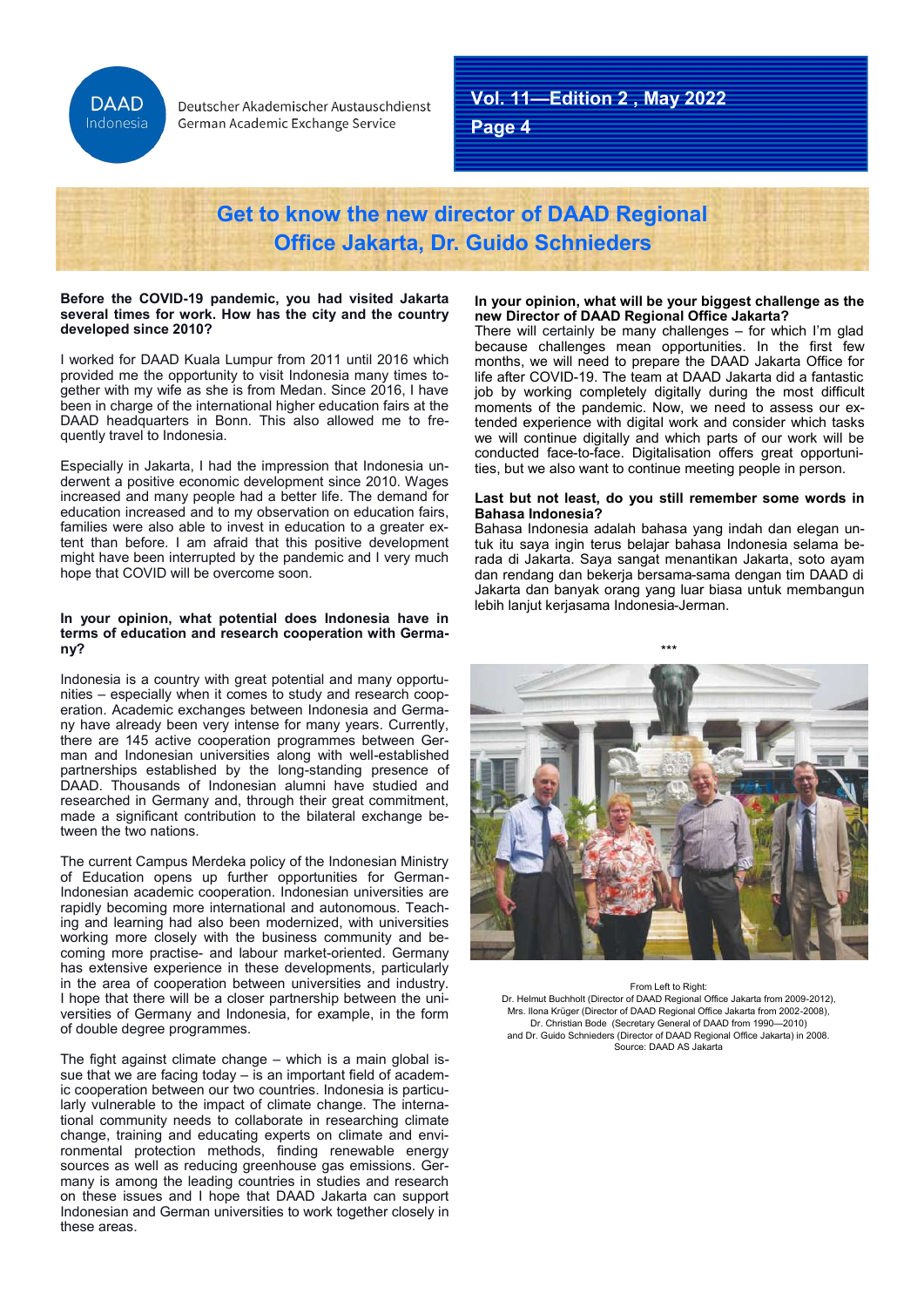

**July 2020**

**Page 5**

## **ERICA - Empowering Polytechnic Leaders in Indonesia by Mr. Eddy Yusuf, Ph.D**



DIES National Multiplication Trainings (NMT) is a training course designed to offer modular, practice-oriented training opportunities for management-level professionals from universities in developing countries. Initiated by the German Academic Exchange Service (DAAD) and the German Rectors' Conference (HRK) with funding from the German Federal Ministry for Economic Development and Cooperation (BMZ), DIES NMT aims to strengthen DIES alumni in their roles as multipliers in the field of higher education management as well as to promote the sustainability of DIES training.

In 2021, Universitas Pembangunan Jaya (UPJ) and Politeknik Caltex Riau (PCR) received DIES NMT funding to equip polytechnic leaders in Indonesia with extensive knowledge of strategic management and leadership in private higher education institutions in Indonesia. The training program, dubbed ERICA (Empowering Polytechnic Leaders in Indonesia – http://erica.upj.ac.id), is led by Eddy Yusuf (Vice-Rector for Operational Affairs and Partnerships, UPJ), Muhammad Ihsan Zul (Vice Director of Marketing, Cooperation and Alumni Affairs, PCR), and Leenawaty Limantara (Rector, UPJ). ERICA followed a practice-oriented approach to preparing these leaders to sail the often surprising, highly dynamic Indonesian higher education landscape. ERICA is being implemented in two phases: the first phase was conducted entirely virtually due to the COVID-19 pandemic and concluded in December 2021. The second phase is scheduled to take place in Pekanbaru, Riau on May 23 - 26, 2022, provided that the pandemic is under control and there are no travel restrictions from the government.

Twenty-five leaders from Java, Sumatera, and Kalimantan are uniting to focus on transformational projects that are unique and specific to their institutions within the four key areas: (i) leadership and strategic management, (ii) project management, (iii) human resource management, and (iv) quality assurance. These leaders play different strategic management roles that allow them to influence their institutions, while the projects are geared at finding solutions to the challenges facing institutions that affect their ability to compete in Indonesia and ASEAN as well as globally.

ERICA is supported by two key experts: Prof. Peter Mayer of the University of Osnabruck, Germany and Prof. Tatas Brotosudarmo of Machung University, Indonesia. They provide insight, guidance, and feedback before, during, and following the implementation of the program. In addition to Prof.s Mayer and Brotosudarmo, during the first phase, we were fortunate to receive the knowledge and experience of several international and national key people in leadership and management both synchronously and asynchronously. The international key figures include Prof. Maria Flordeliza Anasatcio (Centro Escolar University, Philippines), Prof. Frank Ziegele (Center of Higher Education, Germany), Dr. Gladys Nivera (Philippine Normal University, Philippines), and Dr. Jutta Fredowitz (Center of Higher Education, Germany), while the national key figures include Dr. Benny Bandanajaja (Director of Vocational and Professional Higher Education, Ministry of Education, Culture, Research, and Technology, Indonesia), and Dr. Hendriko (Assessor, National Accreditation Agency for Higher Education, Indonesia).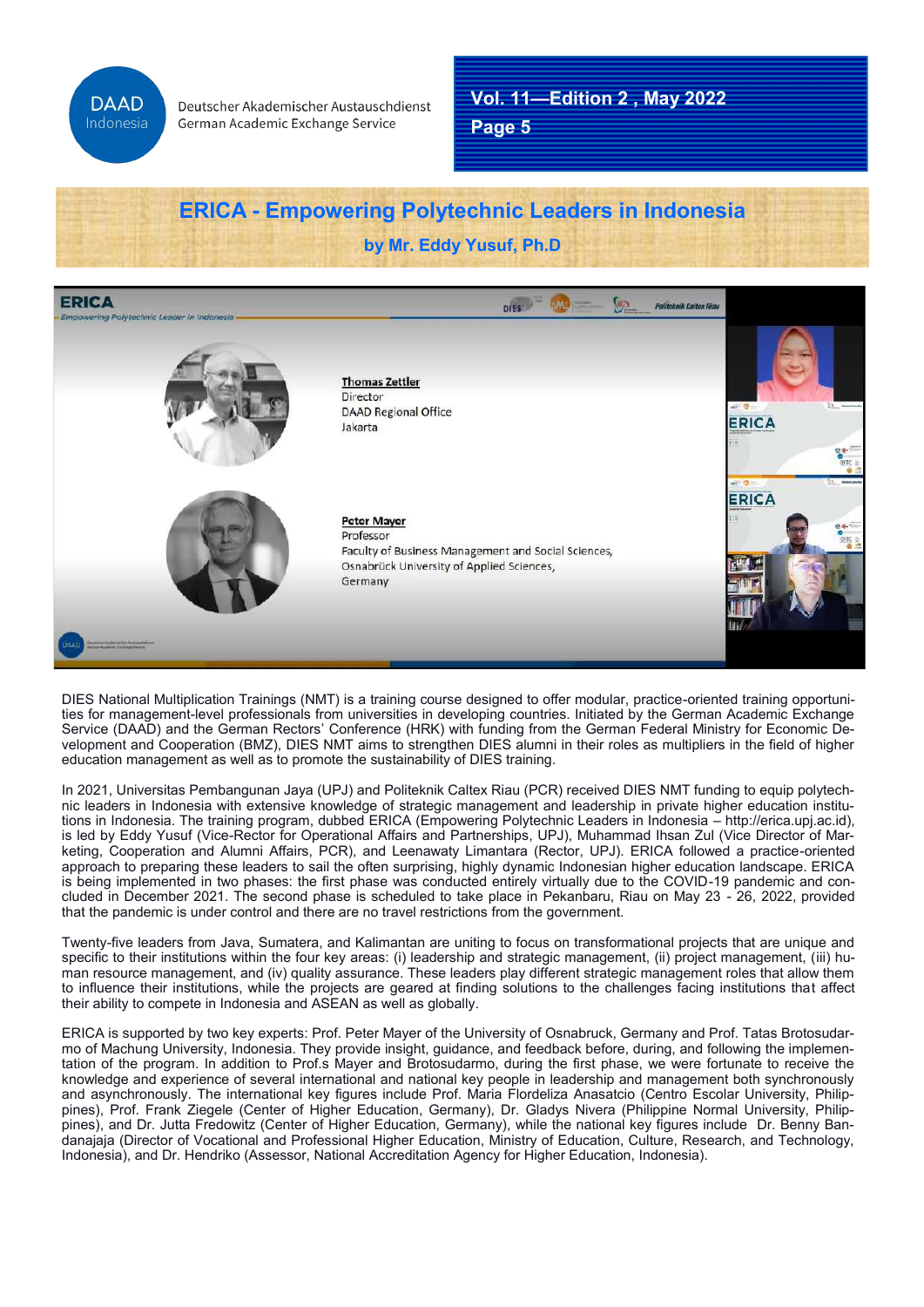

**Page 6 Vol. 11—Edition 2 , May 2022**

**July 2020**

### **ERICA - Empowering Polytechnic Leaders in Indonesia by Mr. Eddy Yusuf, Ph.D**



rooms, jamboard, and zumpad – everyone was able to remain very active and engaged. At the end of the day, limited physical Unfortunately, due to the COVID-19 pandemic, the first phase of ERICA was only able to be held virtually. Despite this setback, the participants remained enthusiastic about the event. Thanks to the various tools and techniques used – such as breakout activity can be substituted with a controlled and carefully planned virtual interaction.

We sincerely hope that participants will be able to fully benefit from the training provided. By the end of this two-phase workshop, participants are expected to: (1) understand the position and competitiveness of private polytechnics in Indonesia, (2) have a solid comprehension of university governance structure and functional management in their institution, (3) possess the agility to manoeuvre through the fast-moving higher education landscape, (4) carry out measurable transformation of their institution using tools provided during training, and (5) develop partnership and network among participants.

\*\*\*

### **Advertisement by German Universities**



#### **Get future-ready: Master's in Water Management or Sustainable Textiles**

You hold a Bachelor in Engineering? You are looking for an additional qualification with social, environmental and economic relevance? Get future-ready with our practice-oriented Master's programs in Sustainable Water Management and Engineering (M.Eng.) or Sustainable Textiles (M.Eng.).



Missing campus? TU Berlin's Aeronautics and Astronautics alumnus Cem Avsar is inviting you to a homecoming. In a 360 degree experience in 4k, he is taking alumni, prospective students and anyone who is interested on a walk down memory lane by visiting secret and not so secret places on TU Berlin's Campus Charlottenburg.

Check out the film **[HERE](https://www.tu.berlin/en/topics/tu-berlin-in-360-degrees/)**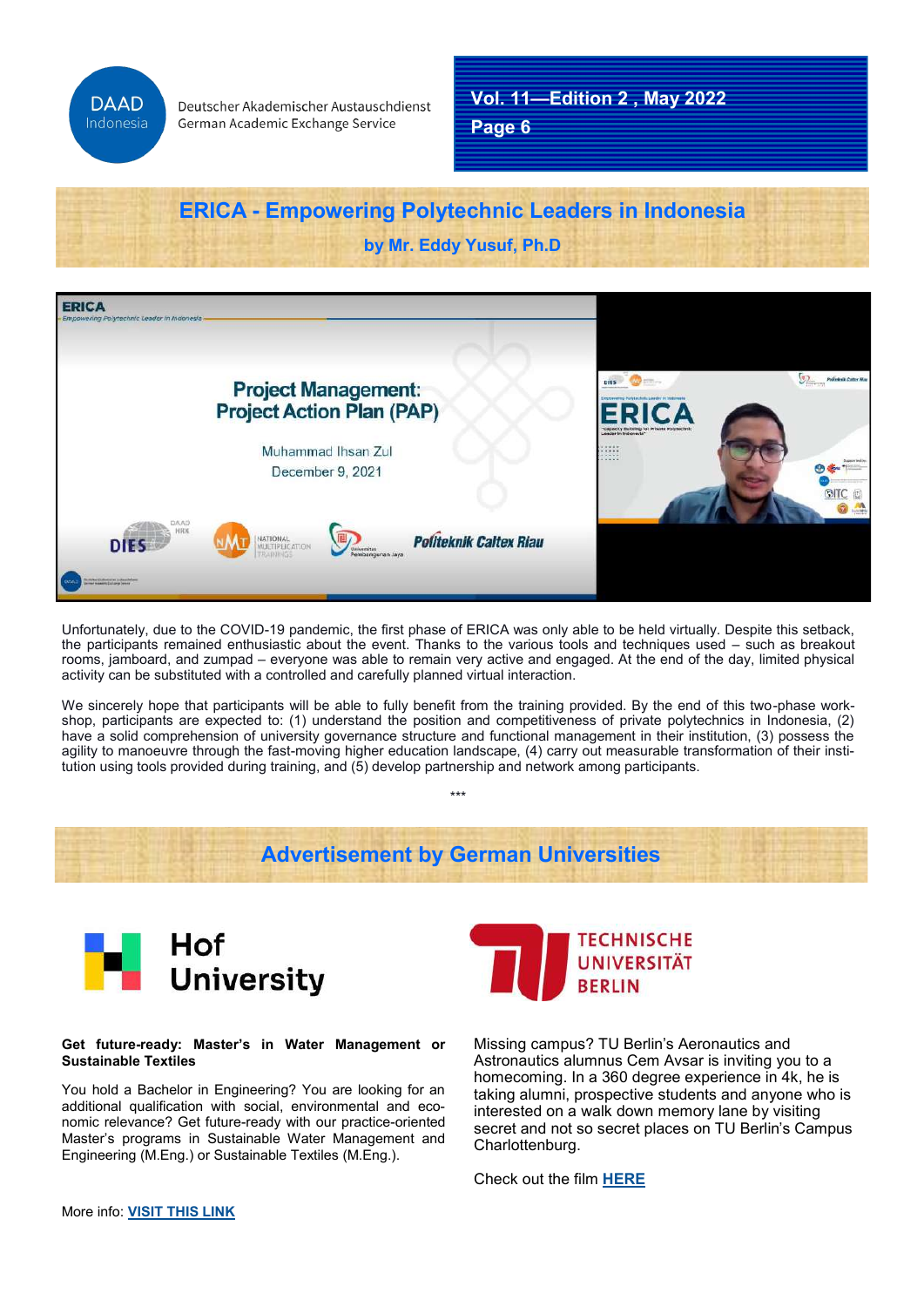

**Page 7 Vol. 11—Edition 2 , May 2022**

**July 2020**

### **DIES NMT - Internationalisation Policies & Strategies to Support Emancipated Learning-Educational Policy in Indonesia**

**by: Dr. Condro Wibowo**



The first phase of the National Multiplier Training (NMT) on Internationalisation Management was successfully held in Aceh, Indonesia from 16 to 18 February 2022, highlighting the theme of Internationalisation Policies & Strategies to Support Emancipated Learning-Educational Policy in Indonesia.

NMT itself is part of the Dialogue on Innovation Higher Education Strategies (DIES) programme developed by the German Academic Exchange Service (DAAD) and the German Rectors' Conference (HRK) and organized by the University of Potsdam, Germany. The programme is funded by BMZ and designated for DIES Programme Alumni worldwide.

In 2021/2022, several proposals were made from ASEAN, Africa, and Latin America requesting funding for the NTM programme.

The purpose of this event was to help potential universities initiate and strengthen international cooperation. An organizational group made up of Management of Internationalisation training alumni in Germany from the Syiah Kuala University, University of Surabaya, Ahmad Dahlan University, Widya Mandala Catholic University, University of Indonesia, and Jenderal Soedirman University prepared a proposal for the event and was granted funding the German government. Topics discussed during the event include strategies and programmes for the internationalisation of higher education, awareness-raising on internationalisation programmes at the university level, and many others.

The team successfully conducted the first NMT Workshop on 16-18th February 2022 at the Hermes Palace Hotel, Banda Aceh. It was opened by Prof. Dr. Ir. Marwan, Vice-Rector I of Syiah Kuala University. In the first workshop, the participants discussed various strategies for the internationalisation of higher education.

In his remarks, Prof. Marwan expressed the hope that the workshop would assist Indonesian universities in their efforts to become world-class universities, as well as in the implementation of the Merdeka Belajar Kampus Merdeka (MBKM) educational policy.

On this occasion, Prof. Marwan also called for all participants to work together and support each other in realizing the internationalisation of higher education in Indonesia and improving the global reputation of Indonesia's higher education institutions. "This is a good momentum for us. I hope this event will further strengthen our communication, especially in the efforts for the internationalisation of higher education in Indonesia," Prof. Marwan said.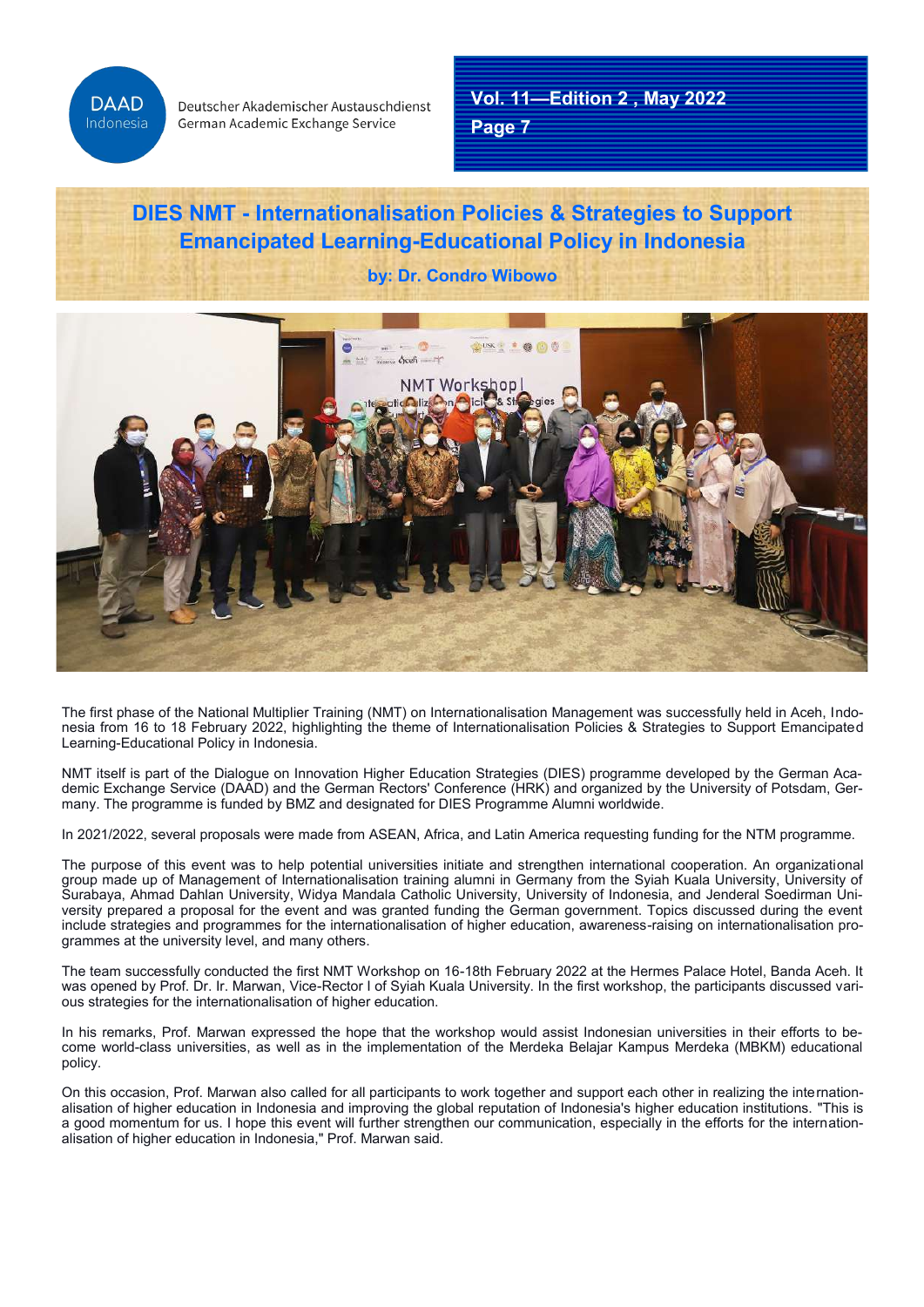**DAAD** Indonesia

Deutscher Akademischer Austauschdienst German Academic Exchange Service

**Page 8 Vol. 11—Edition 2 , May 2022**

**July 2020**

### **DIES NMT - Internationalisation Policies & Strategies to Support Emancipated Learning-Educational Policy in Indonesia**

**by: Dr. Condro Wibowo**



This activity also brought together many leading national and international practitioners in human resource capacity building from Germany, Malaysia, and Indonesia, such as Dr. Birgit Barden-Laufer, Assoc. Prof. Ariffin Bin Abu Hassan, Dr. Muzailin Affan M.Sc., Adi Prasetyo Tedjakusuma B.Bus M.Com, Dr. Arief Budiman, Ida Puspita S.S., M.A.Res, Erlyn Erawan, Psy.D., Mateus Yumarnamto, S.Pd., M.Hum., Ph.D. Alfrida Hutapea, and Dr. Condro Wibowo.

Participants from 17 different higher education institutions in Indonesia – such as Medan Area University, Muhammadiyah University of Palembang, Dehasen University Bengkulu, Muhammadiyah University of Aceh, Serambi Mekkah University, Muhammadiyah University of Metro, STIKes Muhammadiyah Lhokseumawe, Muhammadiyah University of Bengkulu, Muhammadiyah University of Palangkaraya, Muhammadiyah University of Bangka Belitung, Almuslim University, STKIP Muhammadiyah Southwest Aceh, Muhammadyah University of Pontianak, IAIN Lhokseumawe, STKIP Muhammadyah Aceh Tengah, Muhammadiyah Nursing Academy of Bireuen, and Syiah Kuala University – also took part in the event.

The second phase of the NMT Training will be conducted on 12-14th July 2022.

**Advertisement by German Universities**

\*\*\*



### **Study truly international in Germany**

ESB Business School offers top-ranked undergraduate, graduate and executive programmes in business administration and business engineering (German and/or English), providing a strong network of partner companies and international partner universities all over the world.

More info: **[VISIT THIS LINK](https://www.esb-business-school.de/en/degree-programmes/?pk_campaign=DAAD%20Newsletter)**